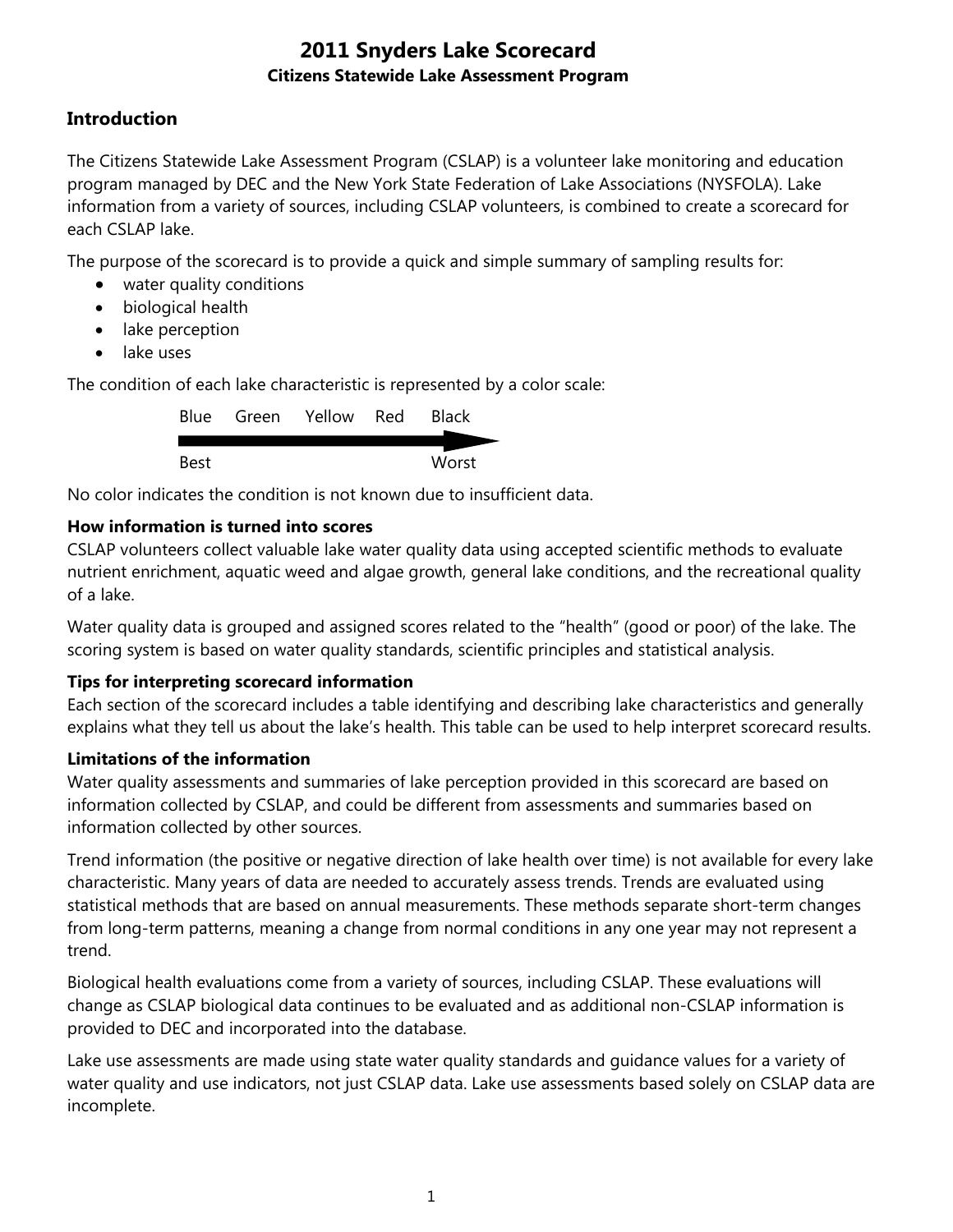### **Water Quality Assessment**

Water quality assessments are based on data collected from the deepest part of the lake every other week, for 15 weeks, from late spring through early fall. The data is used to evaluate a number of lake conditions, including algae growth (productivity or trophic status), pH and deepwater dissolved oxygen levels. There is not enough data to identify a trend in the deepwater oxygen levels for any CSLAP lake.



*\**All years of CSLAP data collection for the lake except those for which data was not available.

#### **The following data is collected and analyzed to determine the water quality score.**

| <b>Water quality</b><br>characteristic | <b>Measured by</b>                                                  | <b>Description of characteristic</b>                                                                                                                                  | <b>What it means</b>                                                                                                                                                                       |  |
|----------------------------------------|---------------------------------------------------------------------|-----------------------------------------------------------------------------------------------------------------------------------------------------------------------|--------------------------------------------------------------------------------------------------------------------------------------------------------------------------------------------|--|
|                                        | Total<br>Phosphorus (TP)                                            | TP is measured because it is an<br>important nutrient that often controls<br>the growth of algae and rooted plants.                                                   | Too much phosphorus can harm aquatic life,<br>water supplies, and recreational uses by causing<br>excessive algae growth.                                                                  |  |
| <b>Trophic Status</b>                  | Chlorophyll a                                                       | Chlorophyll <i>a</i> is measured to estimate<br>the amount of algae in a lake.                                                                                        | The amount of chlorophyll $a$ is usually closely<br>related to the amount of phosphorus and can<br>affect water clarity.                                                                   |  |
|                                        | Secchi Disk                                                         | This is a device to measure how far<br>down into the water you can see.                                                                                               | Water clarity is a strong indicator of the public's<br>opinion of lake conditions.                                                                                                         |  |
|                                        | рH                                                                  | Water pH is measured to determine its<br>acidity or alkalinity.                                                                                                       | Values between 6 and 9 support most types of<br>plant and animal life.                                                                                                                     |  |
| pH Balance                             | Conductivity                                                        | Conductivity is measured to estimate<br>the amount of dissolved and<br>suspended solids in water, including<br>salts and organic material.                            | High conductivity values may be related to<br>geology or land use practices and can indicate<br>susceptibility to changes in pH.                                                           |  |
| Deepwater<br>Dissolved<br>Oxygen       | Phosphorus,<br>ammonia, nitrite,<br>iron, manganese,<br>and arsenic | Dissolved oxygen (DO) is not<br>measured directly, but can be inferred<br>from the levels of certain chemicals in<br>water samples collected near the lake<br>bottom. | Dissolved oxygen is critical for the ecological<br>balance of lakes. Low DO in bottom waters can<br>affect the survival of fish and lake organisms and<br>cause chemical changes in lakes. |  |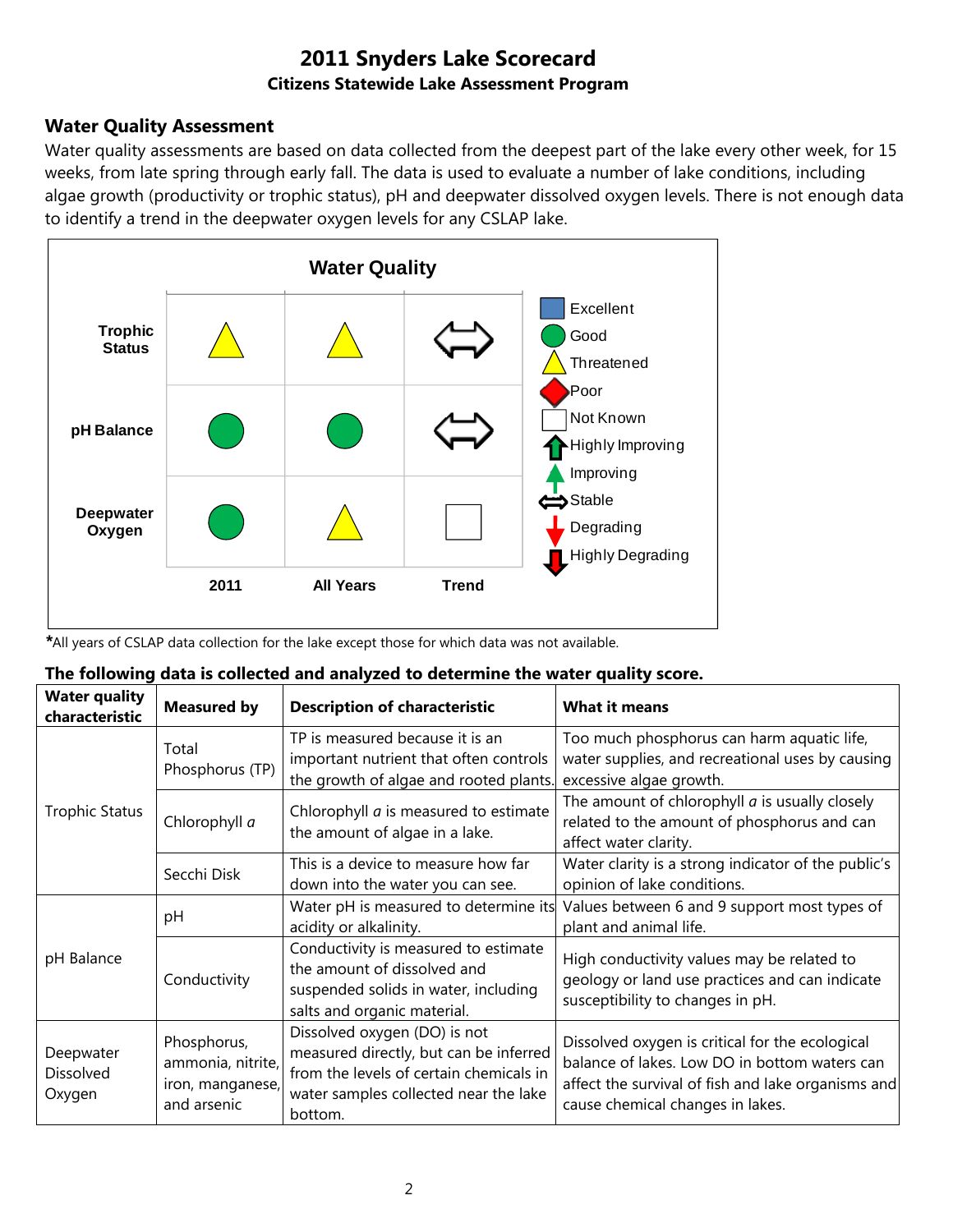# **Biological Health**

Biological health of lakes can be evaluated in a number of ways. For CSLAP lakes, biological health evaluations are based on the presence of invasive plants, the type and number of blue-green harmful algal blooms, the presence of invasive animals (zebra mussels, spiny waterflea, etc.), the types of fish, aquatic plant diversity, and the number of pollution sensitive aquatic insects.

Biotic indices have been developed to evaluate a few biological health characteristics. Biotic indices are used to compare the biological community of the lake being sampled to the biological community of a known highquality lake. (Data to support biological health assessments is not available for all CSLAP lakes.)



*\** All years of CSLAP data collection for the lake except those for which data was not available.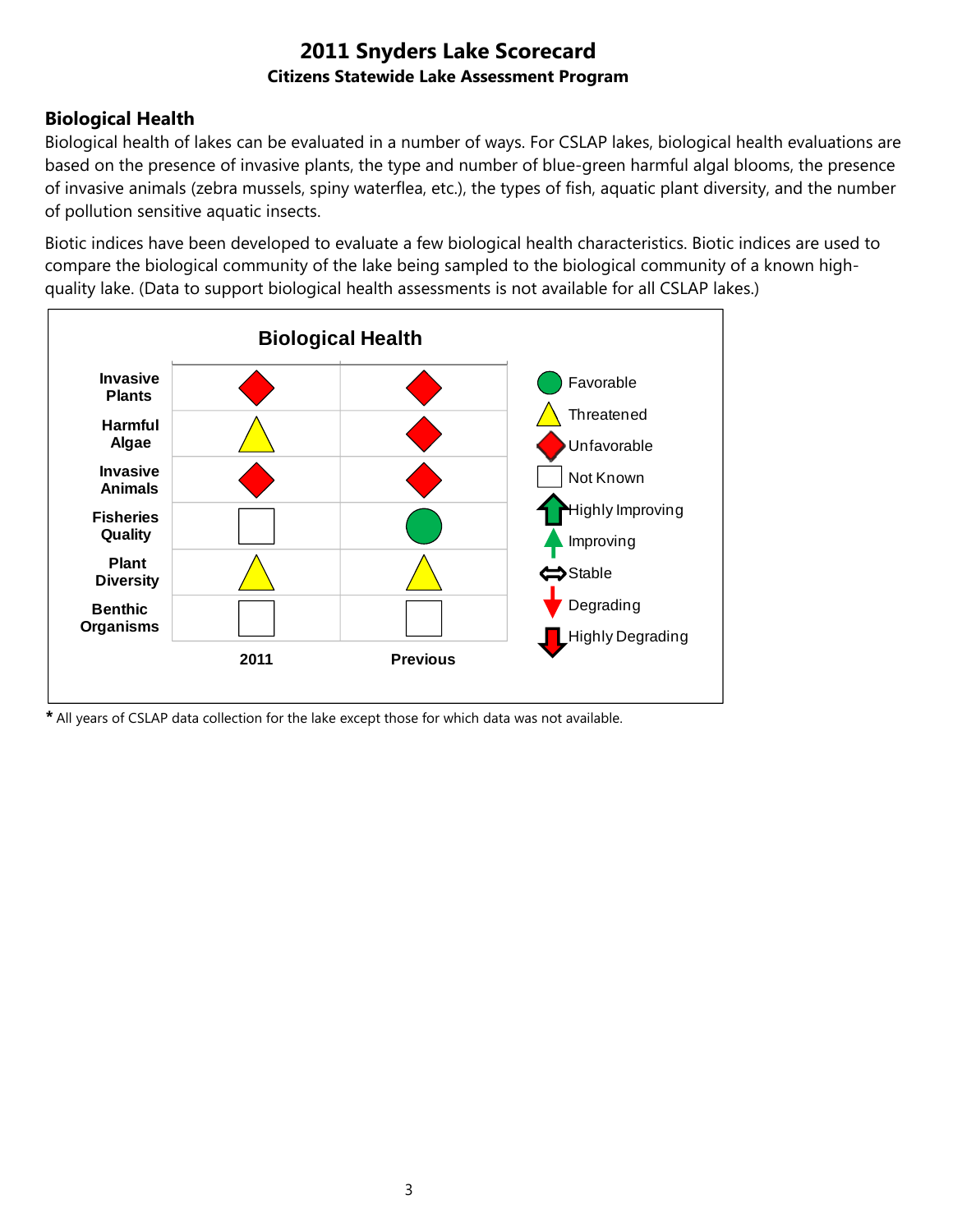| <b>Biological Health</b><br><b>Characteristic</b> | <b>Description of characteristic</b>                                                                                                                                                            | <b>What it means</b>                                                                                                                                                                                                                                                                                                                                                                   |
|---------------------------------------------------|-------------------------------------------------------------------------------------------------------------------------------------------------------------------------------------------------|----------------------------------------------------------------------------------------------------------------------------------------------------------------------------------------------------------------------------------------------------------------------------------------------------------------------------------------------------------------------------------------|
| <b>Invasive Plants</b>                            | CSLAP volunteers survey lakes for nuisance,<br>non-native plants (water chestnut, Eurasian<br>water milfoil, etc.).                                                                             | Abundant invasive plants can crowd out native and<br>protected plants, create quality problems, and interfere<br>with recreation. "Unfavorable" means at least one<br>invasive plant species has been found. "Threatened"<br>lakes are geographically close to an "infected" lake, or<br>have water quality conditions that put them at higher<br>risk for species invasion.           |
| Harmful Algae                                     | DEC and other biologists screen water<br>samples for blue-green algae cell pigments<br>and also test them for algal toxins.                                                                     | Harmful algae can reduce oxygen levels and may cause<br>harm to people recreating on the lake. "Unfavorable"<br>means algal toxin readings are unsafe for water<br>recreation; "threatened" means readings are<br>approaching unsafe for water recreation.                                                                                                                             |
| <b>Invasive Animals</b>                           | DEC and other biologists survey lakes for<br>nuisance, non-native animals (zebra mussels,<br>spiny water flea, etc.).                                                                           | Abundant invasive animals can harm native plant and<br>animal species, influence the likelihood of algal blooms,<br>and interfere with recreation. "Unfavorable" means at<br>least one invasive animal has been found. "Threatened"<br>lakes are geographically close to an "infected" lake, or<br>have water quality conditions that put them at higher<br>risk for species invasion. |
| <b>Fisheries Quality</b>                          | DEC and other fisheries biologists measure<br>the length and weight of various species in a<br>lake's fish community and conduct other<br>measures of the health of the fisheries<br>community. | Better fisheries quality indicates the lake has sufficient<br>food resources and habitat to support its fish<br>community. Several "biotic indices" are used to evaluate<br>fish community quality.                                                                                                                                                                                    |
| <b>Plant Diversity</b>                            | CSLAP volunteers, academic researchers and<br>consultants survey lakes for the number and<br>types of aquatic plants.                                                                           | Higher plant diversity indicates a more natural<br>environment and helps prevent invasive species from<br>taking over a lake. "Floristic quality indices" are used to<br>evaluate plant communities.                                                                                                                                                                                   |
| <b>Benthic</b><br>Organisms                       | DEC and other biologists count and identify<br>the types of bottom living (benthic) aquatic<br>insects in a lake.                                                                               | More pollution sensitive (intolerant) aquatic insects in a<br>lake usually indicate good water quality and suitable<br>habitat. "Biotic indices" are used to evaluate benthic<br>communities.                                                                                                                                                                                          |

## **The following information is used to determine biological health scores.**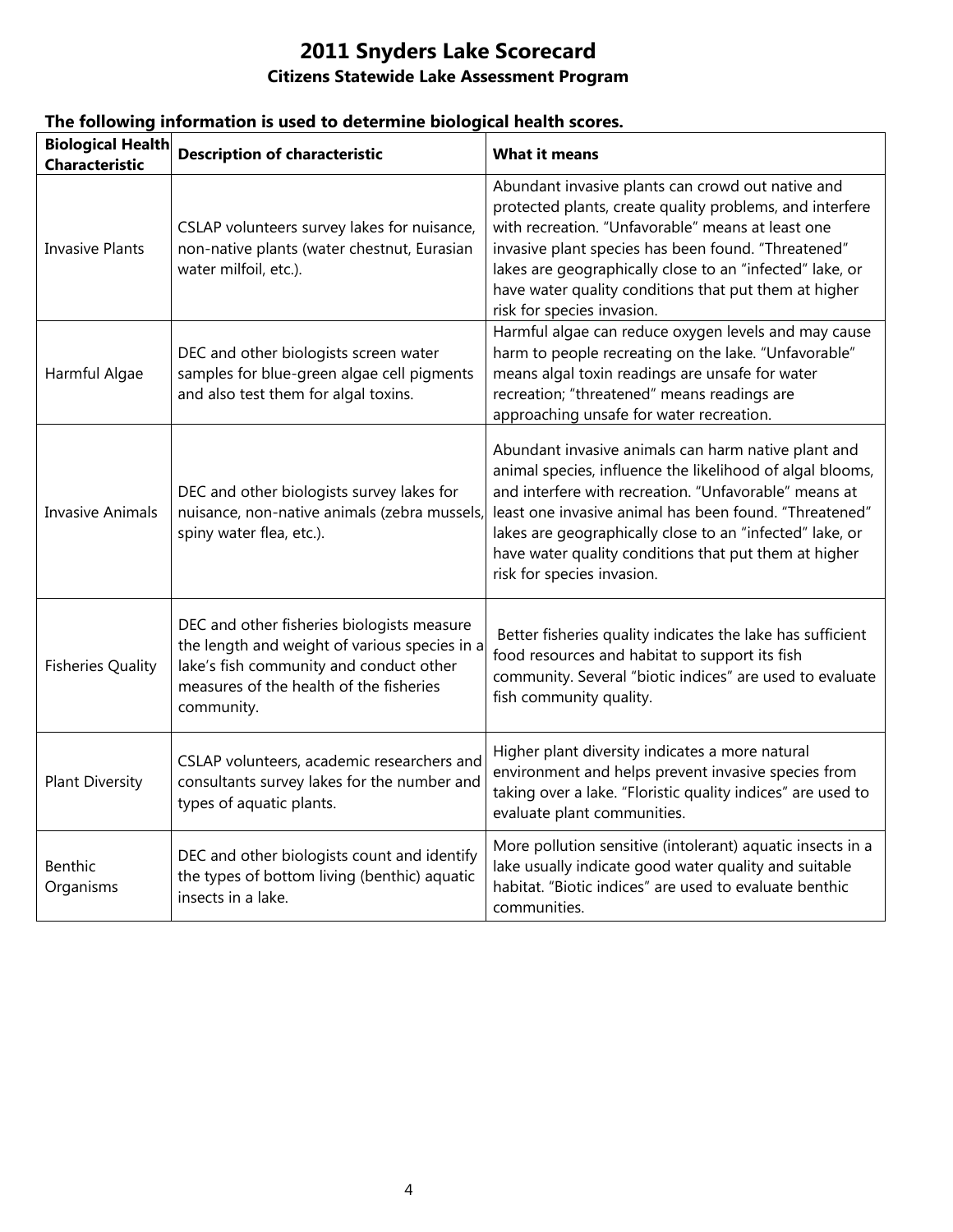## **Lake Perception**

Lake perception scores are based on the visual observations of CSLAP volunteers who answer questions on the Field Observation Form (http://www.dec.ny.gov/docs/water\_pdf/cslapsamobs.pdf) completed during sampling. The questions ask the volunteer to determine their perceptions of how clear the water looks, the abundance of aquatic plants, conditions affecting current recreational use, and the overall recreational quality of the lake.

Visual observations are very closely connected to measured water quality conditions. This information is helpful to lake managers in deciding on nutrient criteria, or the amount of nutrients that can flow into a lake without compromising its water quality. For New York State lakes, perception data collected by CSLAP volunteers is critical to the development of nutrient criteria (defining "how much is too much") and has been consistently collected by CSLAP volunteers since 1992.



*\** All years of CSLAP data collection for the lake except those for which data was not available.

| Lake Perception<br><b>Characteristic</b> | <b>Description of characteristic</b>                                                                                                   | <b>What it means</b>                                                                                                                                                                                                                                                                                         |
|------------------------------------------|----------------------------------------------------------------------------------------------------------------------------------------|--------------------------------------------------------------------------------------------------------------------------------------------------------------------------------------------------------------------------------------------------------------------------------------------------------------|
| <b>Water Quality</b>                     | Asks the user: How clear does the<br>water look today?                                                                                 | Clearer water usually indicates lower nutrient levels.                                                                                                                                                                                                                                                       |
| <b>Aquatic Plants</b>                    | Asks the user: How abundant are<br>aquatic plants where people are<br>boating and swimming today?                                      | Lower abundances of aquatic plants usually provide proper<br>ecological balance and are less likely to contribute to recreational<br>use problems, although the absence of plants can also lead to<br>lake problems. Lakes with the most favorable assessments have<br>some plants, but not too many plants. |
| Recreation                               | Asks the user: What is your opinion of<br>the recreational quality of the lake?<br>What factors affect your perception of<br>the lake? | Users' perceptions are associated with water quality conditions<br>and aquatic plant coverage. Positive responses usually indicate<br>good water quality and little to no surface plant coverage.<br>Negative responses are usually associated with poor water quality<br>and/or invasive plants.            |

#### **The following information is used to determine the lake perception scores.**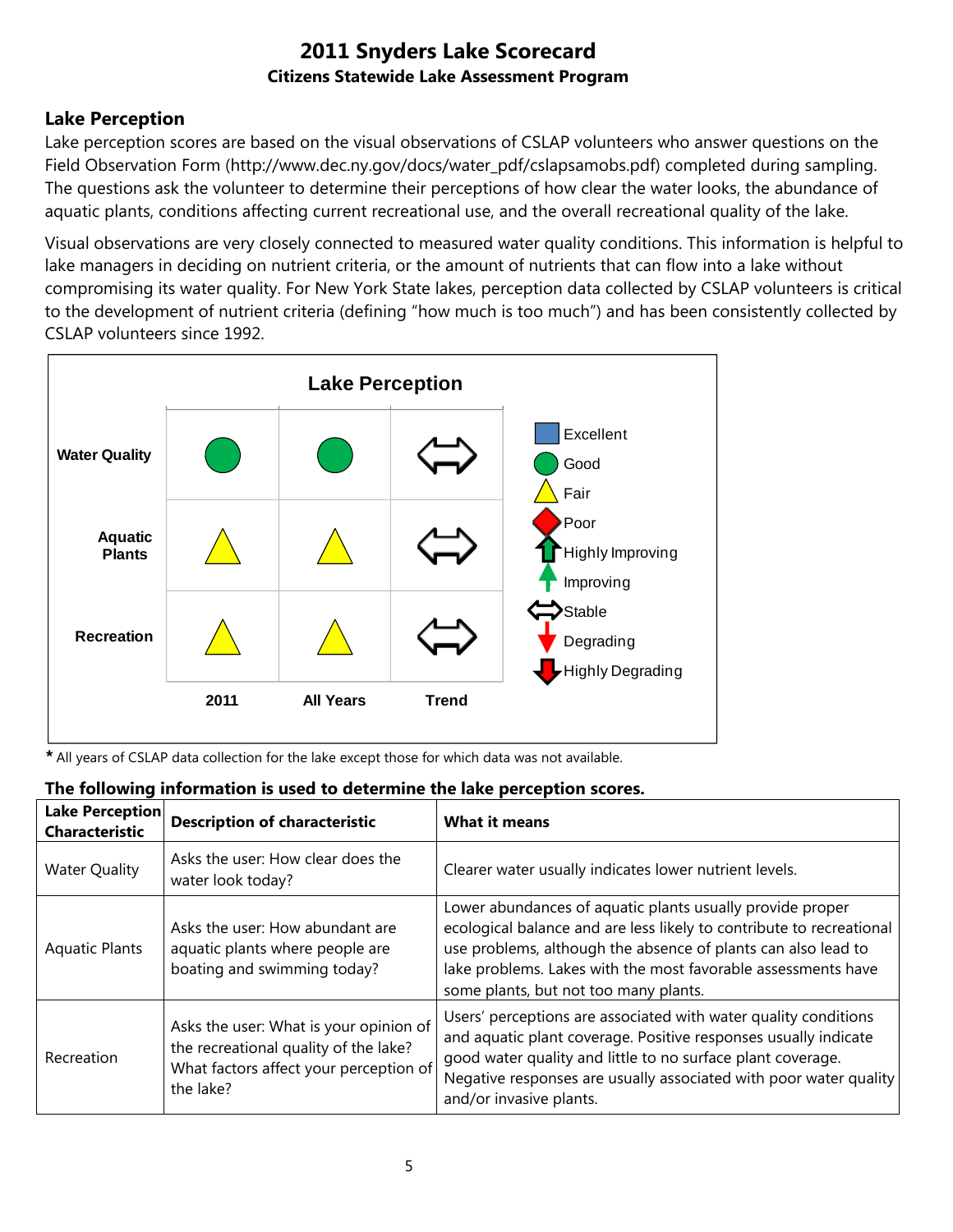## **Lake Uses**

Lake uses are defined as the best uses for a lake (drinking water, swimming, etc.) as determined by several factors. Lake uses are identified using CSLAP water quality, lake perception and biological assessment information to evaluate where a lake fits in the state Water Quality Standards and Classification system (see overview below).

Each lake use is scored based on the following assessment categories, using assessment methodology (http://www.dec.ny.gov/docs/water\_pdf/asmtmeth09.pdf) established by DEC to evaluate impacts to lake uses:

- **Supported** no evidence of impacts to lake use;
- **Threatened** no evidence of impacts to lake use, but some factor threatens this use (for example, changing water quality, conditions that are nearing impact levels, land-use changes, etc.);
- **Stressed** occasional or slight impacts to lake use;
- **Impaired** frequent or persistent conditions limit or restrict lake use; and
- **Precluded** conditions prevent lake use. This category is uncommon in NYS (and CSLAP) lakes and is not included in the legend for most lake-use scorecard assessments.



*\** All years of CSLAP data collection for the lake except those for which data was not available.

#### **Overview of the typical water quality classification and their best uses.** For more information visit

www.dec.ny.gov/regs/4592.html#15990

| <b>Best use</b> | <b>Other uses</b>                                                                | <b>Water Quality Classification</b> |
|-----------------|----------------------------------------------------------------------------------|-------------------------------------|
| <b>Drinking</b> | Swimming, fishing, and fish, shellfish and wildlife reproduction<br>and survival | Class AA & A                        |
| Swimming        | Fishing, and fish, shellfish and wildlife reproduction and survival              | Class B                             |
| Fishing         | Swimming, and fish, shellfish and wildlife reproduction and<br>survival          | Class C                             |
| Fishing         | Swimming, and fish, shellfish, and wildlife survival                             | Class D                             |

#### **The following information is used to determine the condition of lake uses.**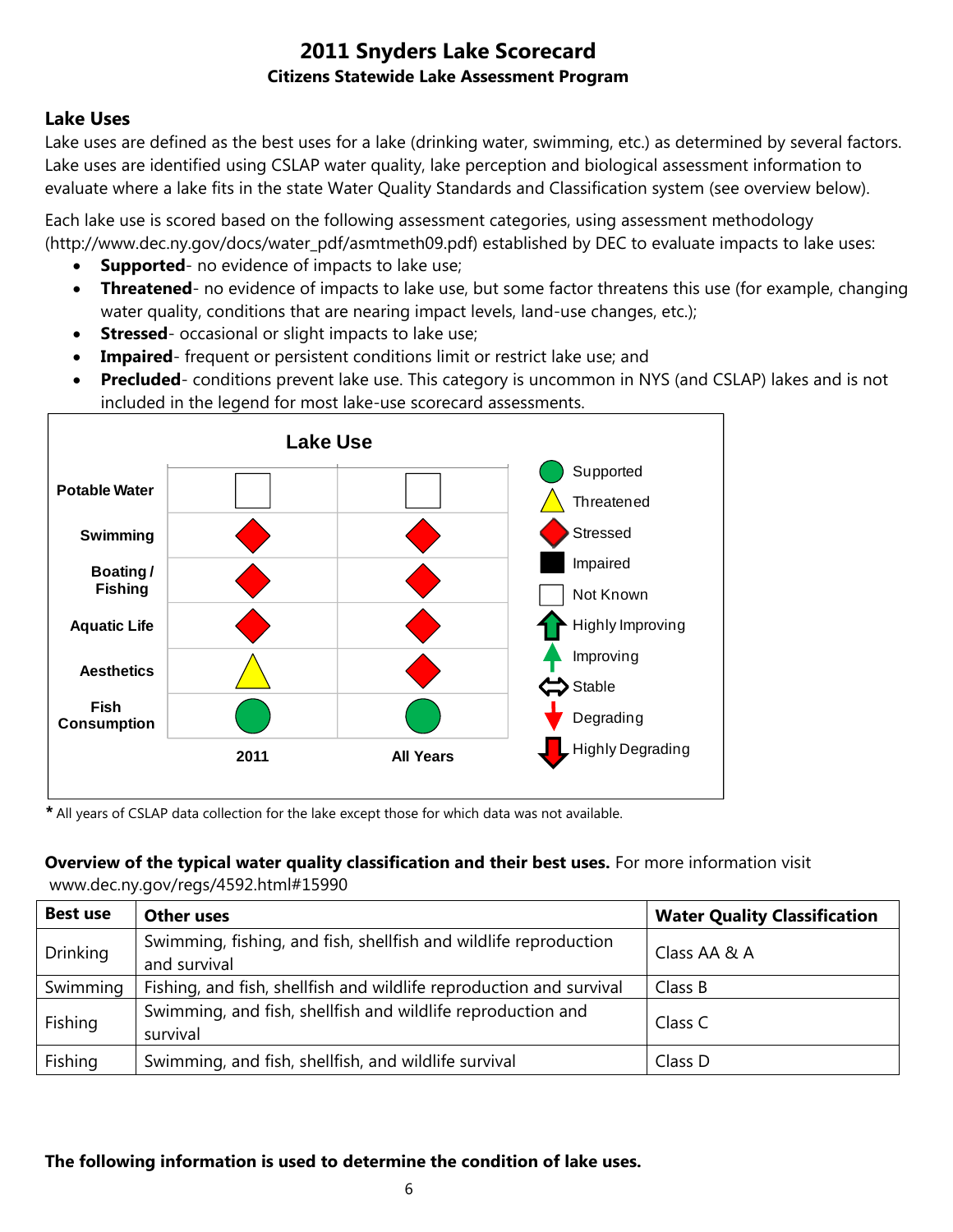# **2011 Snyders Lake Scorecard**

## **Citizens Statewide Lake Assessment Program**

| <b>Lake Perception</b><br><b>Characteristic</b> | <b>Description of characteristic</b>                                                                                                                                                                                                           | <b>How this relates to CSLAP</b>                                                                                                                                                                                                                                                               |
|-------------------------------------------------|------------------------------------------------------------------------------------------------------------------------------------------------------------------------------------------------------------------------------------------------|------------------------------------------------------------------------------------------------------------------------------------------------------------------------------------------------------------------------------------------------------------------------------------------------|
| Potable Water                                   | The lake is used for drinking water. Only Class<br>AA and A lakes have been approved for this use.                                                                                                                                             | CSLAP data is not intended to assess the condition of<br>potable water. Other state and local monitoring<br>programs better address this use. However, some<br>CSLAP parameters-chlorophyll a, ammonia, arsenic,<br>iron, manganese, algal toxins-indicate potential<br>impacts to potability. |
| Swimming                                        | The lake is used for swimming and contact<br>recreation. Even though some lakes are not<br>classified for this use, all CSLAP lakes should<br>support this use consistent with the federal goal<br>to make all lakes "swimmable."              | Several CSLAP sampling indicators-water clarity,<br>chlorophyll a, algal toxins, lake perception-can be<br>used to assess swimming conditions.                                                                                                                                                 |
| Boating/Fishing                                 | The lake is used for boating, fishing and non-<br>contact recreation. Even though some lakes are<br>not classified for this use, all CSLAP lakes should<br>support this use, consistent with the federal goal<br>to make all lakes "fishable." | Non-contact recreation is evaluated using the lake<br>perception data (visual observations) and aquatic<br>plant surveys.                                                                                                                                                                      |
| Aquatic Life                                    | The lake is used by aquatic life. This is not an<br>official "use" designated by New York State, but<br>water quality standards and other criteria are<br>adopted to protect aquatic life.                                                     | Aquatic life impacts can be evaluated by a number of<br>CSLAP indicators, including pH, dissolved oxygen, and<br>the presence of invasive species.                                                                                                                                             |
| Aesthetics                                      | The lake is used for visual enjoyment or the<br>visual beauty of the lake. This is not an official<br>"use" designated by New York State, but water<br>quality standards and other criteria are adopted<br>to protect aesthetics.              | Lake aesthetics can be impacted by a number of<br>factors, including algal blooms, nuisance weeds, or<br>simply reports that "the lake looks bad," all of which<br>are evaluated in CSLAP.                                                                                                     |
| <b>Fish Consumption</b>                         | The lake is used for consumption of fish. All<br>lakes are assumed to support this use unless<br>otherwise indicated.                                                                                                                          | CSLAP does not collect data or information to<br>evaluate fish consumption. All CSLAP lakes are<br>evaluated against the New York State Department of<br>Health: Health Advice on Eating Fish You Catch<br>(http://www.health.ny.gov/environmental/outdoors/fi<br>sh/health_advisories/).      |